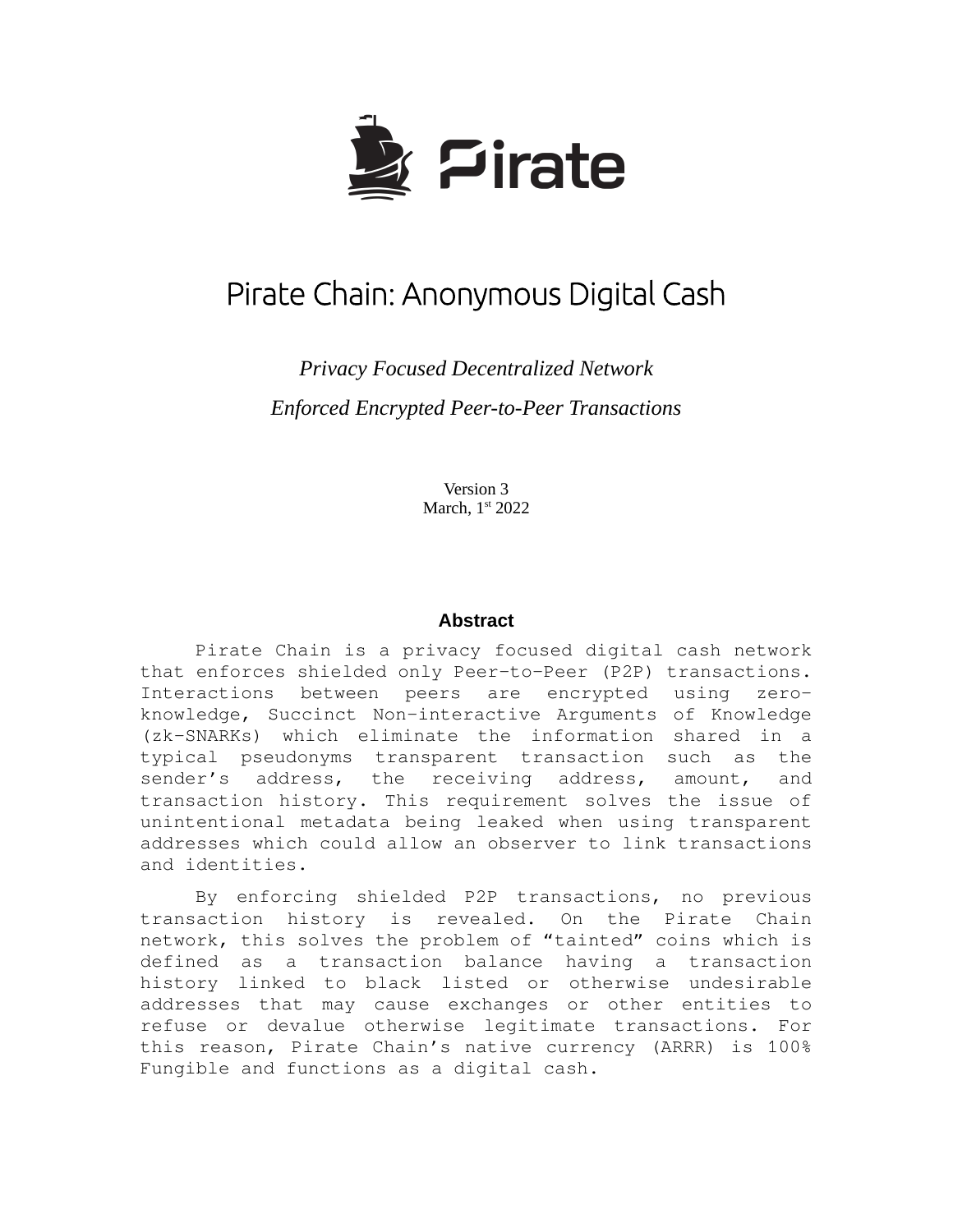# **1. INTRODUCTION**

As cryptography based digital currencies continue to gain wide spread adoption, they are proving their resilience to attacks and lead us to new discoveries in what may be possible with blockchain technology. Public trust in these decentralized networks is increasing as more individuals and institutions participate in the space. New projects are being introduced at an accelerated rate that build on the foundations created by the early design with the intention to solve real problems in new and innovative ways.

The original reference design of bitcoin is built upon a transparent public ledger, as are many of the subsequent major networks. With each transaction, the sender reveals to the recipient their entire transaction history and balances. In the past, pseudo anonymity was sufficient for miners that were not required to reveal their identity to acquire the network's coin and were able to mine to unique addresses. Since cryptocurrencies have become widely adopted, it is now most common to acquire a particular coin through the public market. In recent years we have witnessed the growth of blockchain analytic companies that monitor networks to reveal a transaction's full history, and ultimately link all those transactions to the identities that have interacted in that history chain.

Pirate Chain was created to protect the privacy of its users by requiring peer-topeer transactions be shielded by default. To an outside observer, not only are the important details of the transaction encrypted (viewable only by the sender and receiver), but all transactions appear identical. The observer knows a message was sent on the network, but they cannot know who it was meant for, who sent it, or the amount. The anonymity set therefore grows with every unspent transaction on the ledger.

Because of increased regulation and clarity of transaction history through advanced chain analysis, if a transaction has a history that includes an address that is blacklisted or has been linked to nefarious acts or identities, that balance may be rejected or have a decreased value. A user may unknowingly receive a payment that includes such history and be stuck with valueless, non-fungible coins. Pirate Chain solves this problem by removing all transaction history from every Peer-to-Peer transaction, any transaction made on the network is identical to the outside viewer. Being 100% fungible means each ARRR in an address is identical to every other ARRR on the network, strengthening the overall privacy even further as it grows and gains adoption.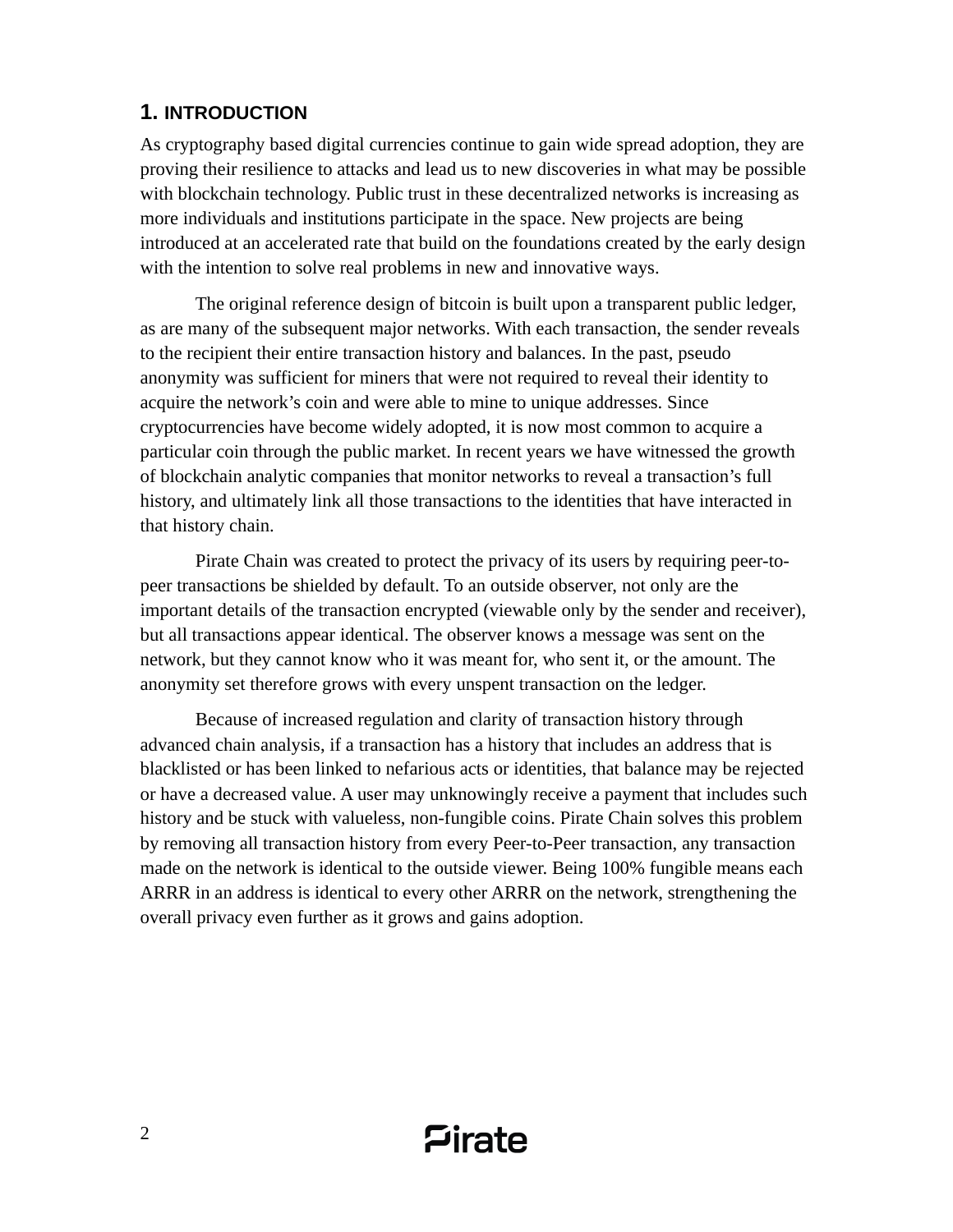# **2. PIRATE CHAIN ORIGIN**

Pirate Chain is an asset chain of the Komodo platform ecosystem. "The Komodo platform focuses on empowering blockchain entrepreneurs and the average cryptocurrency user with freedom and ease of use through blockchain technology" (jl777c, founder and head developer of Komodo Platform, 2018). An asset chain is a Komodo run-time fork that inherits the source code's features and is a complete independent blockchain. Komodo itself is a highly modified fork of Zcash. the Zcash project is a fork of Bitcoin. Thus, all the features designed by Satoshi Nakamoto in the Bitcoin protocol, as well as the zk-SNARK implementation of Zcash, and the improvements by the Komodo platform are all the source code Pirate Chain builds upon.

Pirate Chain was created on the 29th of August, 2018 in a Discord conversation as a theoretical chain concept that leverages required encrypted, shielded transactions utilizing zk-SNARK proofs with no optional transparent end points meant to solve fundamental privacy issues observed in other projects. The development work of jl777c on Komodo Asset chains enabled the ability to enforce shielded transactions in a new asset chain (Grewal 2018) which would become known as Pirate Chain.

While Pirate Chain initially began as a proof-of-concept, the community quickly realized its potential after jl777c successfully implemented delayed proof-of-work making Pirate Chain feature complete, the first blockchain in the industry to to have enforced shielded P2P transactions based on the zk-SNARK methodology, and notarized into a Bitcoin equivalent security chain protecting against 51% attacks.

# **3. NETWORK PARAMETERS**

Pirate Chain enforces the following network rules and technical features:

| Mining algorithm:          | Equihash Proof-of-Work                 |
|----------------------------|----------------------------------------|
| 51% attack security:       | Delayed Proof-of-Work                  |
| Average block interval:    | 60 seconds                             |
| Standard transaction fee:  | 0.0001 ARRR                            |
| Transaction signing:       | $\leq 1000$ ms                         |
| Transactions per second:   | 31 TPS                                 |
| Payments per transaction:  | Up to $100$                            |
| Maximum block size:        | 4MB                                    |
| Typical transaction size:  | Coinbase reward: 184 Bytes             |
|                            | dPOW notarization: 1669 Bytes          |
|                            | P2P Transaction: 2373 Bytes            |
| <b>Block Halving:</b>      | Every 388,885 blocks $(\sim$ 270 days) |
| Maximum Supply:            | 200 Million (199,109,119.994205)       |
| Removed from Circulation:  | 1,294,335 (locked in Sprout Pool)      |
| Founder's Fee / Block Tax: | $0\%$                                  |
| Premine:                   | None                                   |
| Central Authority:         | None                                   |
| Capital Investors / loans: | None                                   |
| Governance:                | <b>Autonomous Community Project</b>    |
|                            |                                        |

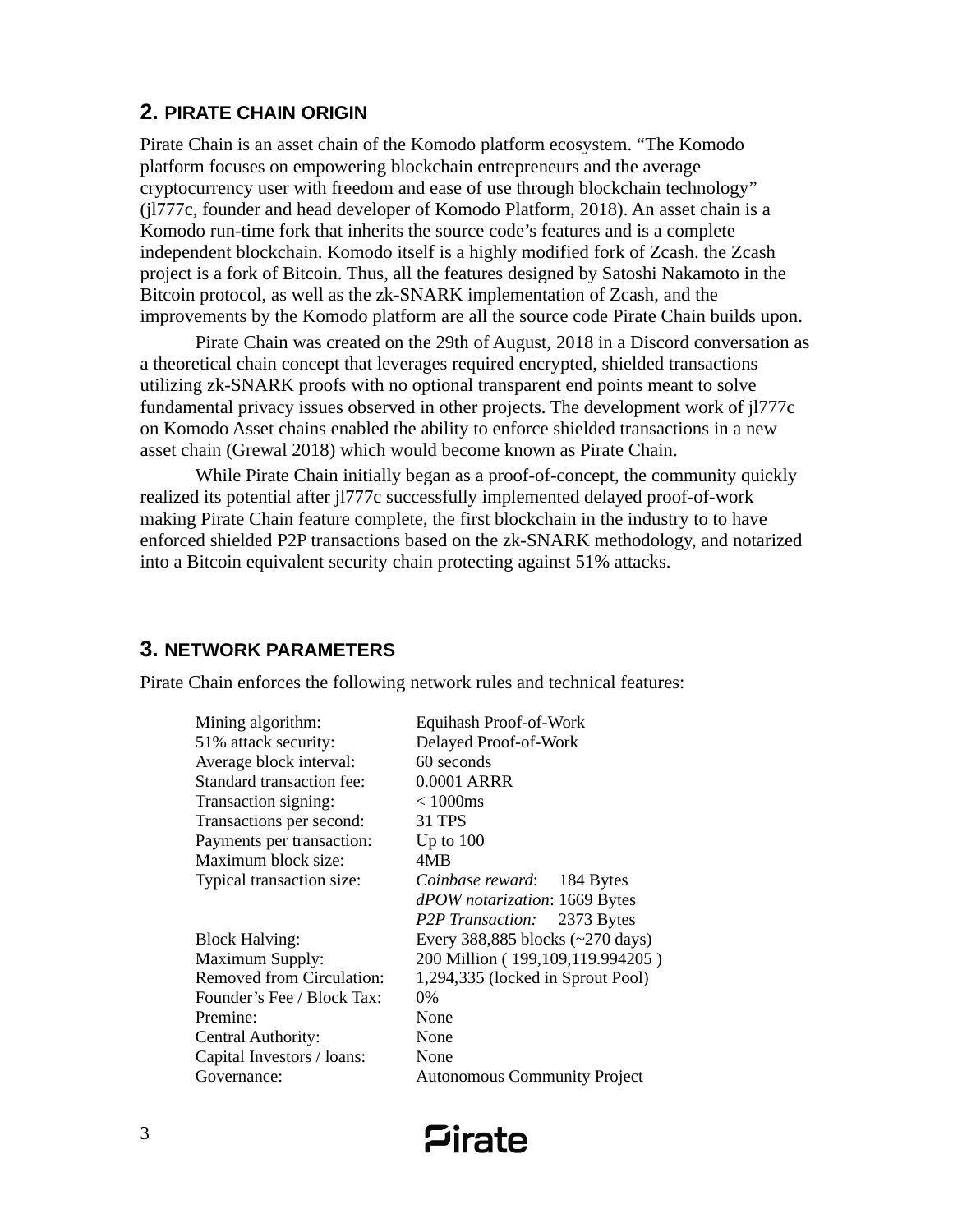## **4. COIN DISTRIBUTION AND ACCELERATED EMISSION**

Pirate Chain is a fair launched community created project. There is no premine, no founders fee, and no block tax. There is no central promoter or issuing authority. The total coin supply will come into existence through public mining rewards outlined in the Emission Schedule.

The Emission schedule begins with a coinbase reward of 256 ARRR for each mined block. The reward amount will be reduced by 50% every 388,885 blocks (approximately  $\sim$ 270 days) until a reward amount of 1 arrrtoshi in approximately the year 2043+.



NOTE: In December of 2018 Pirate chain was upgraded and a new shielded address pool was added. Previously all transactions were shielded in the Sprout address pool. There was a forced migration to the Sapling pool that completed February 15th 2019. Although the community donated personal funds to those that missed the deadline, all remaining funds in the Sprout address pool are now locked and permanently removed from circulation. The total amount locked is 1,294,335 ARRR.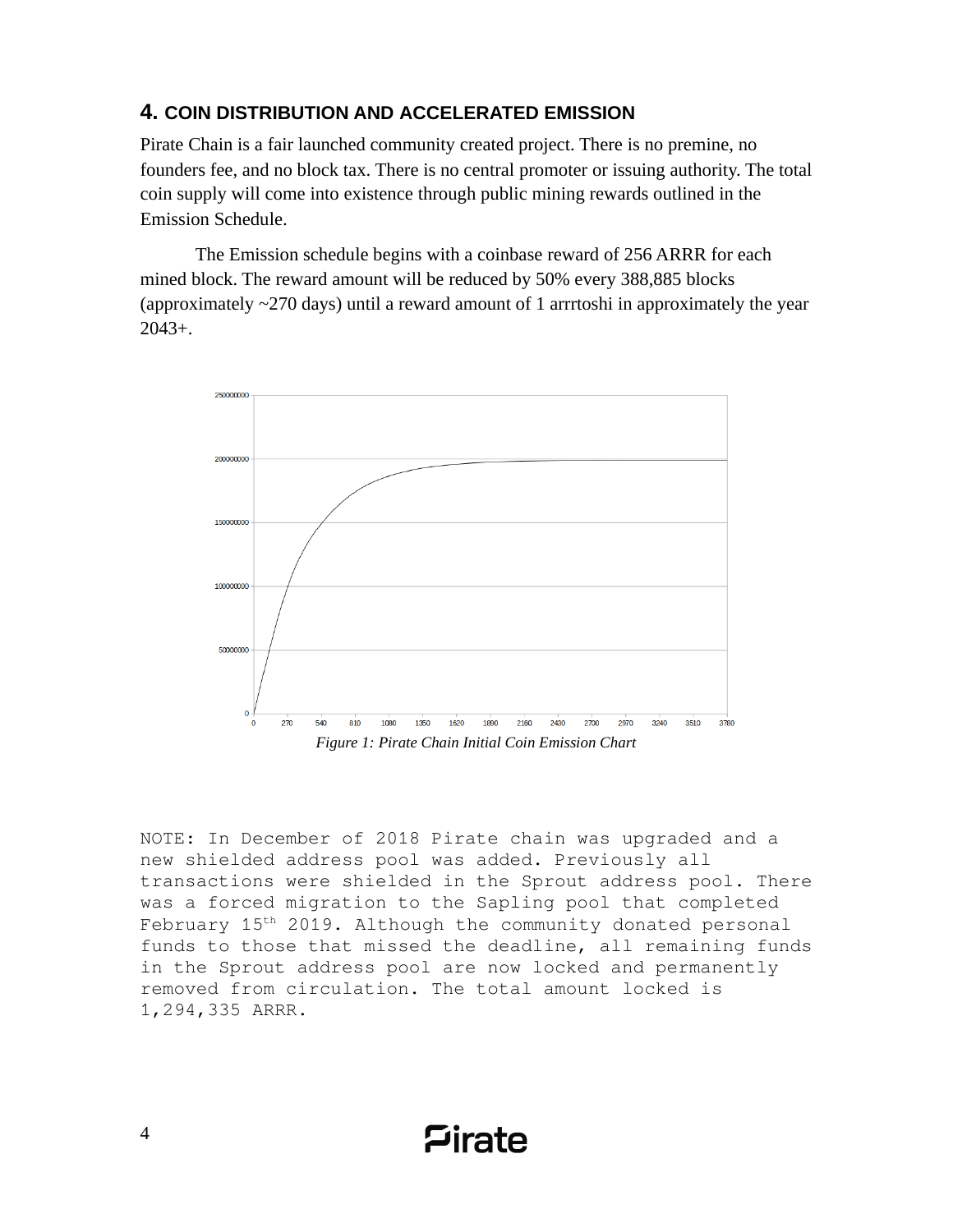| Era            | Coinbase<br>Reward | <b>Start</b><br><b>Block</b> | <b>Block</b><br>Quantity | End<br><b>Block</b> | Era Total<br>Rewarded | Cumulative<br>Supply |
|----------------|--------------------|------------------------------|--------------------------|---------------------|-----------------------|----------------------|
| $\mathbf{1}$   | 256.00000000       | $\mathbf{0}$                 | 388885                   | 388884              | 99554560.0000         | 99554560.000000      |
| $\overline{2}$ | 128.00000000       | 388885                       | 388885                   | 777769              | 49777280.0000         | 149331840.000000     |
| 3              | 64.00000000        | 777770                       | 388885                   | 1166654             | 24888640.0000         | 174220480.000000     |
| 4              | 32.00000000        | 1166655                      | 388885                   | 1555539             | 12444320.0000         | 186664800.000000     |
| 5              | 16.00000000        | 1555540                      | 388885                   | 1944424             | 6222160.00000         | 192886960.000000     |
| 6              | 8.00000000         | 1944425                      | 388885                   | 2333309             | 3111080.00000         | 195998040.000000     |
| $\overline{7}$ | 4.00000000         | 2333310                      | 388885                   | 2722194             | 1555540.00000         | 197553580.000000     |
| 8              | 2.00000000         | 2722195                      | 388885                   | 3111079             | 777770.000000         | 198331350.000000     |
| 9              | 1.00000000         | 3111080                      | 388885                   | 3499964             | 388885.000000         | 198720235.000000     |
| 10             | 0.50000000         | 3499965                      | 388885                   | 3888849             | 194442.500000         | 198914677.500000     |
| 11             | 0.25000000         | 3888850                      | 388885                   | 4277734             | 97221.2500000         | 199011898.750000     |
| 12             | 0.12500000         | 4277735                      | 388885                   | 4666619             | 48610.6250000         | 199060509.375000     |
| 13             | 0.06250000         | 4666620                      | 388885                   | 5055504             | 24305.3125000         | 199084814.687500     |
| 14             | 0.03125000         | 5055505                      | 388885                   | 5444389             | 12152.6562500         | 199096967.343750     |
| 15             | 0.01562500         | 5444390                      | 388885                   | 5833274             | 6076.32812500         | 199103043.671875     |
| 16             | 0.00781250         | 5833275                      | 388885                   | 6222159             | 3038.16406250         | 199106081.835938     |
| 17             | 0.00390625         | 6222160                      | 388885                   | 6611044             | 1519.08203125         | 199107600.917969     |
| 18             | 0.00195313         | 6611045                      | 388885                   | 6999929             | 759.54101563          | 199108360.458984     |
| 19             | 0.00097656         | 6999930                      | 388885                   | 7388814             | 379.77050781          | 199108740.229492     |
| 20             | 0.00048828         | 7388815                      | 388885                   | 7777699             | 189.88525391          | 199108930.114746     |
| 21             | 0.00024414         | 7777700                      | 388885                   | 8166584             | 94.94262695           | 199109025.057373     |
| 22             | 0.00012207         | 8166585                      | 388885                   | 8555469             | 47.47131348           | 199109072.528687     |
| 23             | 0.00006104         | 8555470                      | 388885                   | 8944354             | 23.73565674           | 199109096.264343     |
| 24             | 0.00003052         | 8944355                      | 388885                   | 9333239             | 11.86782837           | 199109108.132172     |
| 25             | 0.00001526         | 9333240                      | 388885                   | 9722124             | 5.93391418            | 199109114.066086     |
| 26             | 0.00000763         | 9722125                      | 388885                   | 10111009            | 2.96695709            | 199109117.033043     |
| 27             | 0.00000381         | 10111010                     | 388885                   | 10499894            | 1.48347855            | 199109118.516521     |
| 28             | 0.00000191         | 10499895                     | 388885                   | 10888779            | 0.74173927            | 199109119.258261     |
| 29             | 0.00000095         | 10888780                     | 388885                   | 11277664            | 0.37086964            | 199109119.629130     |
| 30             | 0.00000048         | 11277665                     | 388885                   | 11666549            | 0.18543482            | 199109119.814565     |
| 31             | 0.00000024         | 11666550                     | 388885                   | 12055434            | 0.09271741            | 199109119.907283     |
| 32             | 0.00000012         | 12055435                     | 388885                   | 12444319            | 0.04635870            | 199109119.953641     |
| 33             | 0.00000006         | 12444320                     | 388885                   | 12833204            | 0.02317935            | 199109119.976821     |
| 34             | 0.00000003         | 12833205                     | 388885                   | 13222089            | 0.01158968            | 199109119.988410     |
| 35             | 0.00000001         | 13222090                     | 388885                   | 13610974            | 0.00579484            | 199109119.994205     |

*Table 1: Pirate Chain Coin Supply Distribution Schedule*

The nature of an emission schedule with a diminishing block reward creates a condition for scarcity, a necessary requirement for sound money. To measure this, we refer to scarcity in terms of stock-to-flow ratio. Stock is the amount of the asset available in the world, and Flow is the annual production rate. Stock to flow ratio is a measure of abundance, mathematically the amount of a commodity held in inventories divided by the annual production. Bitcoin (56:1 S/F), like gold (65.9:1 S/F), are favorable commodities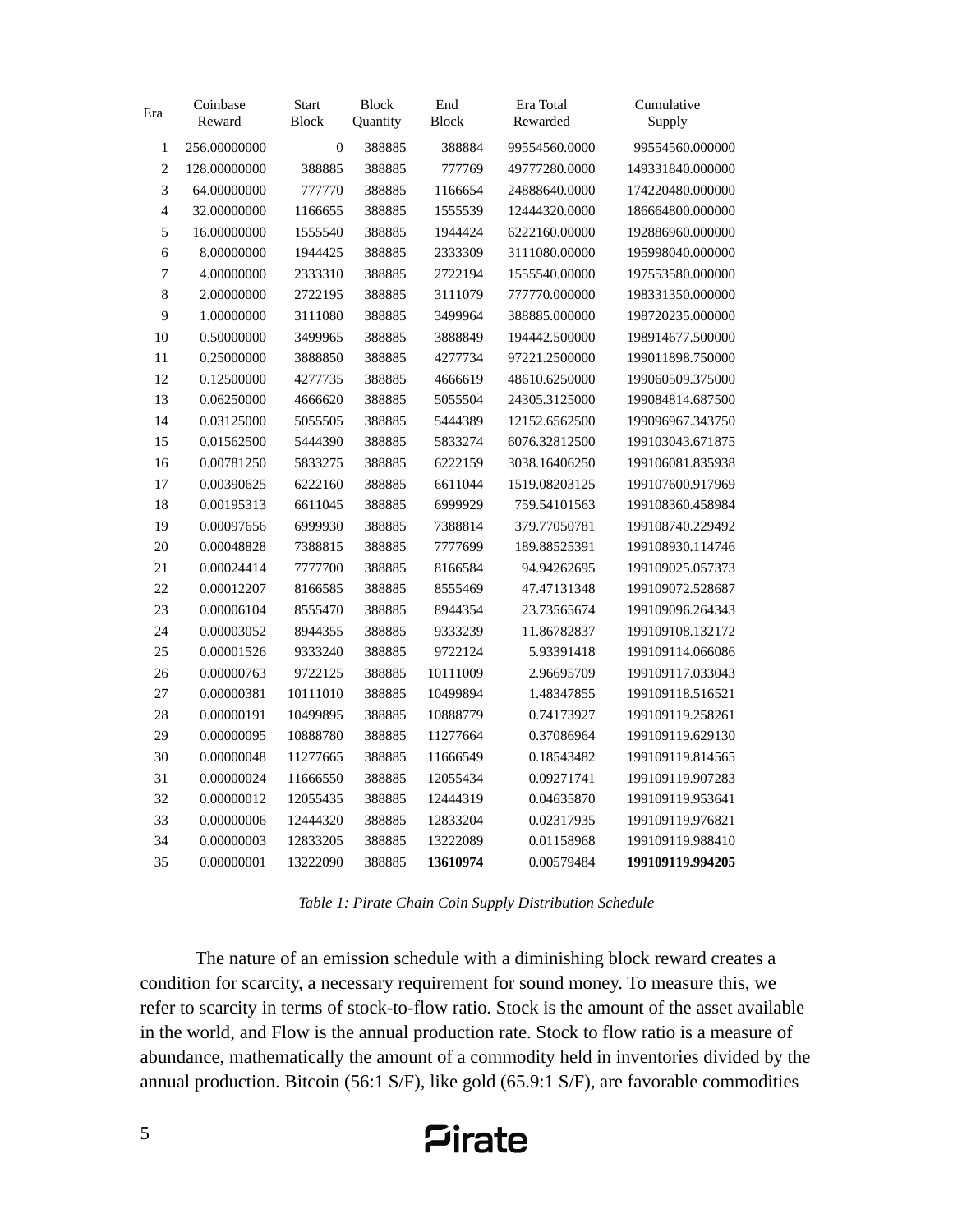with high monetary value due to their high stock-to-flow ratio, unlike consumable commodities such as copper which has relatively lower stock to flow ratios.

| Halving         | Rewards | ARRR<br>Emission<br>(Flow) | <b>ARRR</b><br>Supply<br>(Stock) | <b>Stock</b><br>To<br>Flow | Annual<br>Supply<br>Inflation |
|-----------------|---------|----------------------------|----------------------------------|----------------------------|-------------------------------|
| Genesis         | 256     | 99554560                   | 99554560                         | $1.0\,$                    | 100.000%                      |
| post-halving 1  | 128     | 49777280                   | 149331840                        | 3.0                        | 50.000%                       |
| post-halving 2  | 64      | 24888640                   | 174220480                        | 7.0                        | 16.667%                       |
| post-halving 3  | 32      | 12444320                   | 186664800                        | 15.0                       | 7.143%                        |
| post-halving 4  | 16      | 6222160                    | 192886960                        | 31.0                       | 3.333%                        |
| post-halving 5  | 8       | 3111080                    | 195998040                        | 63.0                       | 1.613%                        |
| post-halving 6  | 4       | 1555540                    | 197553580                        | 127.0                      | 0.794%                        |
| post-halving 7  | 2       | 777770                     | 198331350                        | 255.0                      | 0.394%                        |
| post-halving 8  | 1       | 388885                     | 198720235                        | 511.0                      | 0.196%                        |
| post-halving 9  | 0.5     | 194442.5                   | 198914677.5                      | 1023.0                     | 0.098%                        |
| post-halving 10 | 0.25    | 97221.25                   | 199011898.8                      | 2047.0                     | 0.049%                        |
| post-halving 11 | 0.125   | 48610.625                  | 199060509.4                      | 4095.0                     | 0.024%                        |
| post-halving 12 | 0.0625  | 24305.3125                 | 199084814.7                      | 8191.0                     | 0.012%                        |
| post-halving 13 | 0.03125 | 12152.6875                 | 199096967.4                      | 16383.0                    | 0.006%                        |
| post-halving 14 | 0.01563 | 6076.359375                | 199103043.7                      | 32766.8                    | 0.003%                        |
| post-halving 15 | 0.00781 | 3038.1875                  | 199106081.9                      | 65534.5                    | 0.002%                        |
| post-halving 16 | 0.00391 | 1519.097656                | 199107601                        | 131069.7                   | 0.001%                        |

*Table 2: Pirate Chain Stock-to-Flow and Annual Supply Inflation Table*

With its accelerated Bitcoin-like emission schedule, Pirate Chain reaches a high Stock-to-Flow ratio becoming more scare than Bitcoin and gold after its  $6<sup>th</sup>$  halving. Simultaneously, Pirate Chain will have an annual supply inflation rate lower than Bitcoin and below 1% for the remainder of its distribution, encouraging its use as a digital cash.

Typical stages of coin maturity in depreciating flow vs increasing stock (halving) assets:

BULK DISTRIBUTION STAGE | High Supply Inflation | Low Stock-to-Flow *Majority of asset distributed. Circulating supply exceeds demand*

 MIDDLE STAGE | Reducing Supply Inflation | Increasing Stock-to-Flow *Demand increases and supply inflation reduces while asset matures as a Store-of-Value*

MATURITY | Distribution Complete | Infinite Effective Stock-to-Flow *The supply distribution has completed as the asset transitions from a Store-of-Value to a useful Medium-of-Exchange*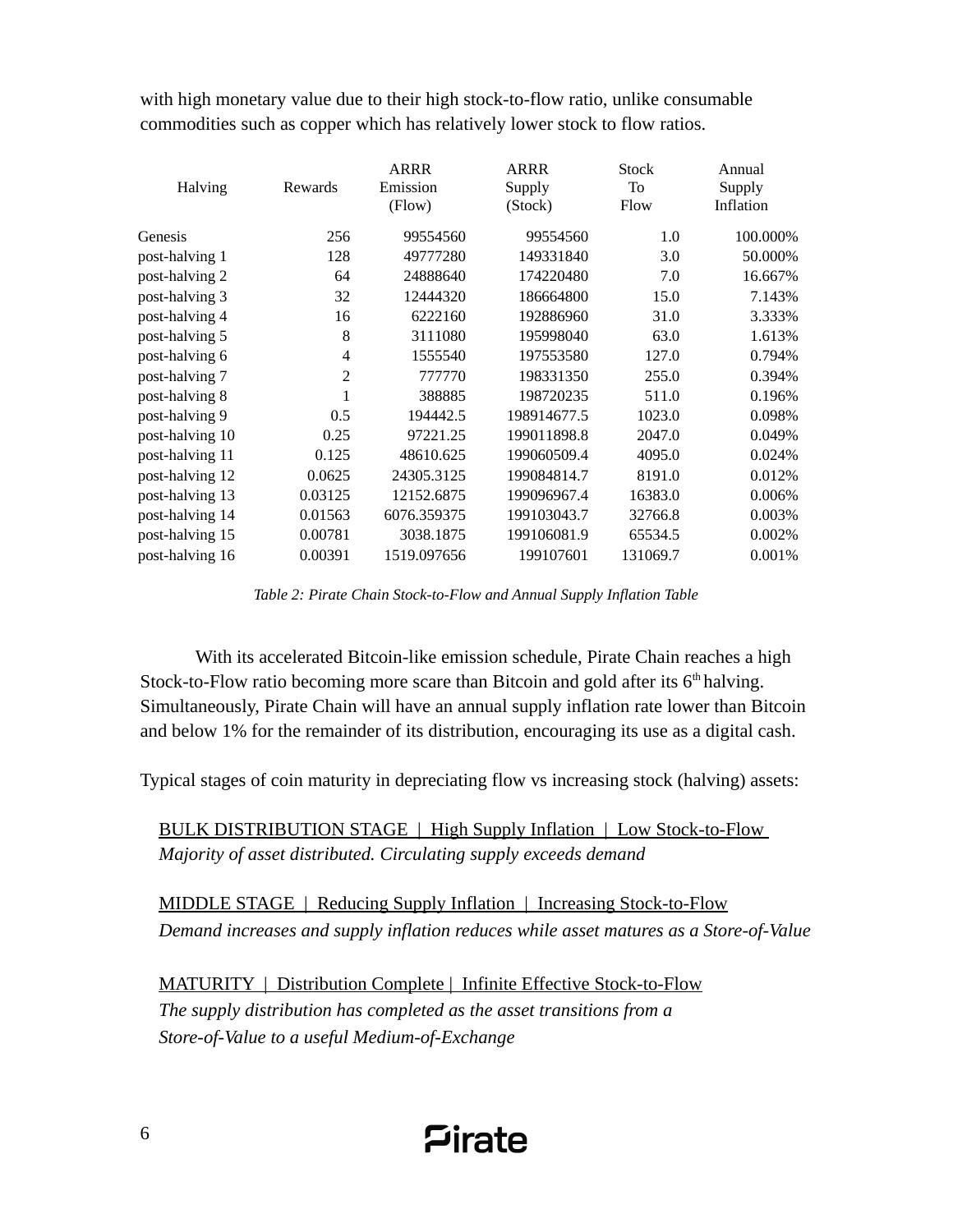To achieve the design objective of a fungible *digital cash*, it is desirable for Pirate Chain to maintain a fair period of distribution through the supporters of the network (mining nodes), while transitioning from a Store-of-Value to a Medium-of-Exchange achieving maturity in the most sensible period of time.

#### **5. TRANSACTIONS**

The initial coinbase reward to the miner of a block is transparent for supply audibility. From that point on, all Peer-to-Peer transactions of the Pirate Chain network are required to be shielded. The details of the transaction are encrypted meaning no outside observer can know the sender, receiver, quantity of ARRR, or the optional message stored in the memo field. Every subsequent transaction is verified by the network utilizing the zk-SNARK methodology developed by Zcash to prove the ARRR quantity of the inputs always equal the ARRR quantity of the outputs, proving no new coins have come into existence despite being a shepherded transaction.

Transparent P2P transactions are not allowed as a fundamental parameter of the Pirate Chain network. In networks where transparent addresses are allowed, a condition is created where the end points are observable. For example, when an amount publicly visible on a ledger is sent from a transparent address to a shielded address, the amount is no longer visible. However, if that same amount is later unshielded to a transparent address, it now becomes possible (with advanced chain analysis) to have a high probability linking these transactions, despite being shielded at some point. Pirate Chain solves this as all P2P transactions have shielded end-points, leaving no meaningful way to link transactions on the distributed ledger.

The sender of a shielded transaction is further protected as the receiver can only know the amount and their own receiving address (senders address is not revealed). If an audit of an account is required, viewing keys may be generated which allows viewing of the transactions and balances for an address.

EXCEPTIONS. T*here are specific exceptions to the shielded transaction rule. All coinbase rewards are transparent. The first transaction of a coinbase reward is required to be sent to a shielded address.* 

*DPOW transactions are required to be transparent to support notarization functionality into other chains. Komodo notary nodes are elected by the community. Their public keys are whitelisted in the source code for the election period allowing them to complete notarization tasks. This process does not reduce the privacy of any other transactions on the network or affect decentralized consensus in any way.*

*Further, there are certain integrations in the network that allow functionality, such as arrrtomic swaps via the AtomicDex exchange, which creates a temporary disposable P2SH multisig address to perform atomic swap.*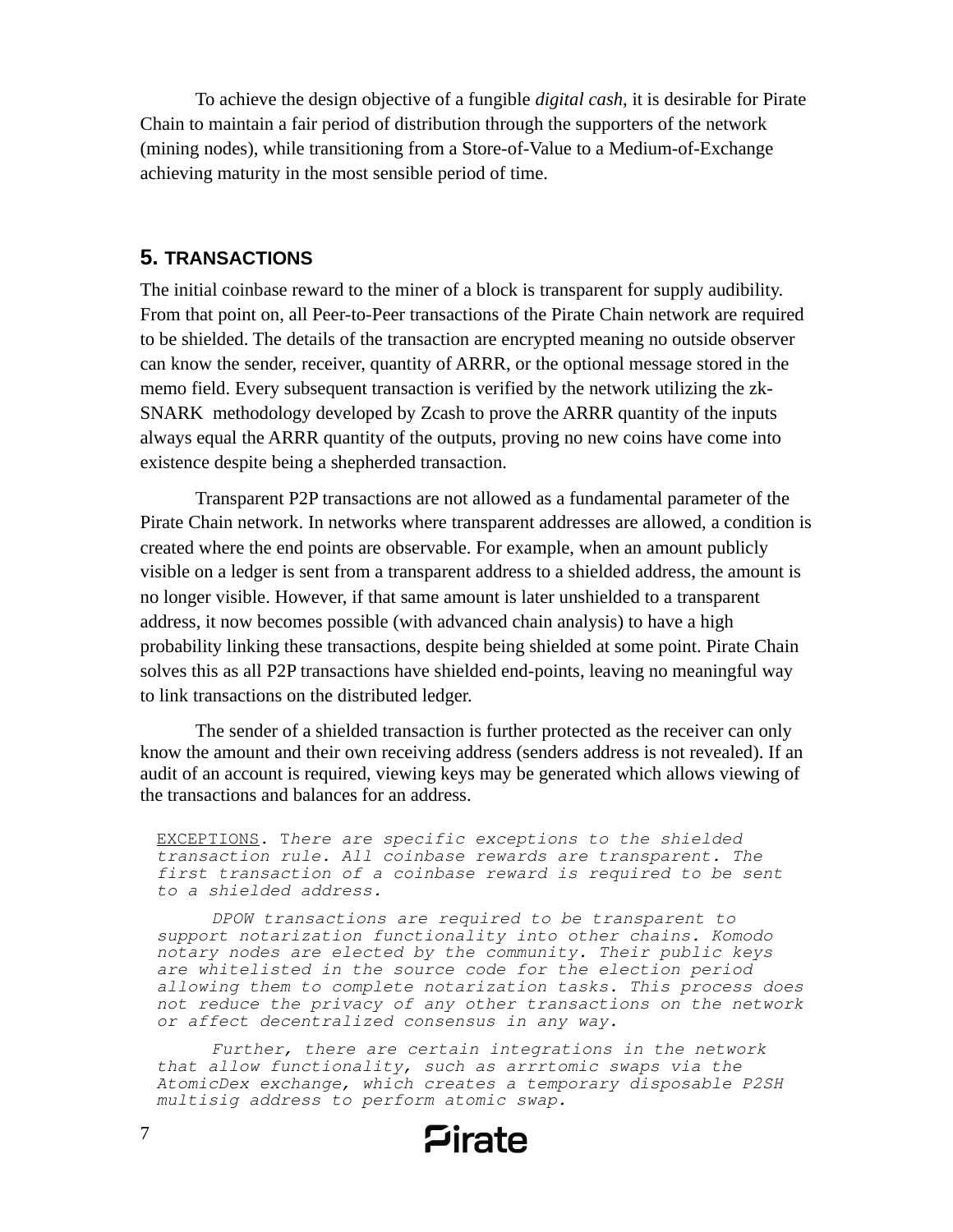# **6. DELAYED PROOF OF WORK (dPOW)**

Delayed Proof-of-Work is a native feature of the Komodo platform that notarizes a "snapshot" into other PoW blockchains. It provides a unique and innovative form of security which is as strong as the network it attaches to, yet does not require the cost to run that network. Delayed Proof-of-Work is a solution that utilizes multiple existing methods into a single hybrid consensus system that is as energy efficient as Proof-of-Stake (PoS), while being secured by Litecoin's Proof-of-Work. Users who build independent blockchains (asset chains) in the Komodo ecosystem can choose to have a block-hash serving as a "snapshot" of their own blockchain inserted into the Komodo main chain. In this manner, the records of the asset chain are indirectly included in the block-hash of Komodo that is pushed onto the blockchain of Litecoin. To 51% attack the Pirate Chain, an attacker would need to simultaneously control the hashpower of Pirate Chain, Komodo, and Litecoin.

The dPoW notarization service allows blockchains to benefit from Litecoin's hash-rate and this in turn makes Litecoin's power usage more eco-friendly as it is securing the entire ecosystem of dPoW in addition to itself (Jl777c 2016). Other than Pirate Chain, dPoW has been successfully implemented in a large number of asset chains such as Game Credits, Einsteinium (EMC2) and Pungo among others (Komodostats 2018).

The Komodo security service is performed by notary nodes which are needed to record block-hashes onto the Litecoin blockchain, referred to as notarization (Figure 2). Notarization entails the creation of a group signed Litecoin transactions containing the most recent block-hash of Komodo, signed by an unknown combination of 13 of 64 notary nodes (Jl777c 2016). Block-hashes of Pirate Chain (among other asset chains) are inserted in the Komodo blockchain in a timely fashion as well, using the same method. In this manner, even a single surviving copy of the Komodo main chain will allow the entire ecosystem of asset chains to overwrite and overrule any of an attacker's attempted changes.

The notary nodes pay the Litecoin transaction fee for notarizing the Komodo block chain using funds provided by the Komodo Platform. Notary nodes are compensated for their work by mining KMD blocks at a CPU difficulty, receiving the block rewards and transaction fees. It is therefore expected that the financial interests of the stakeholders, is to be voting for notary nodes that the stakeholders value. 64 largely distributed notary nodes are up for election and are expected to be an optimal representation of a decentralized ecosystem making any type of 51% attack highly improbable.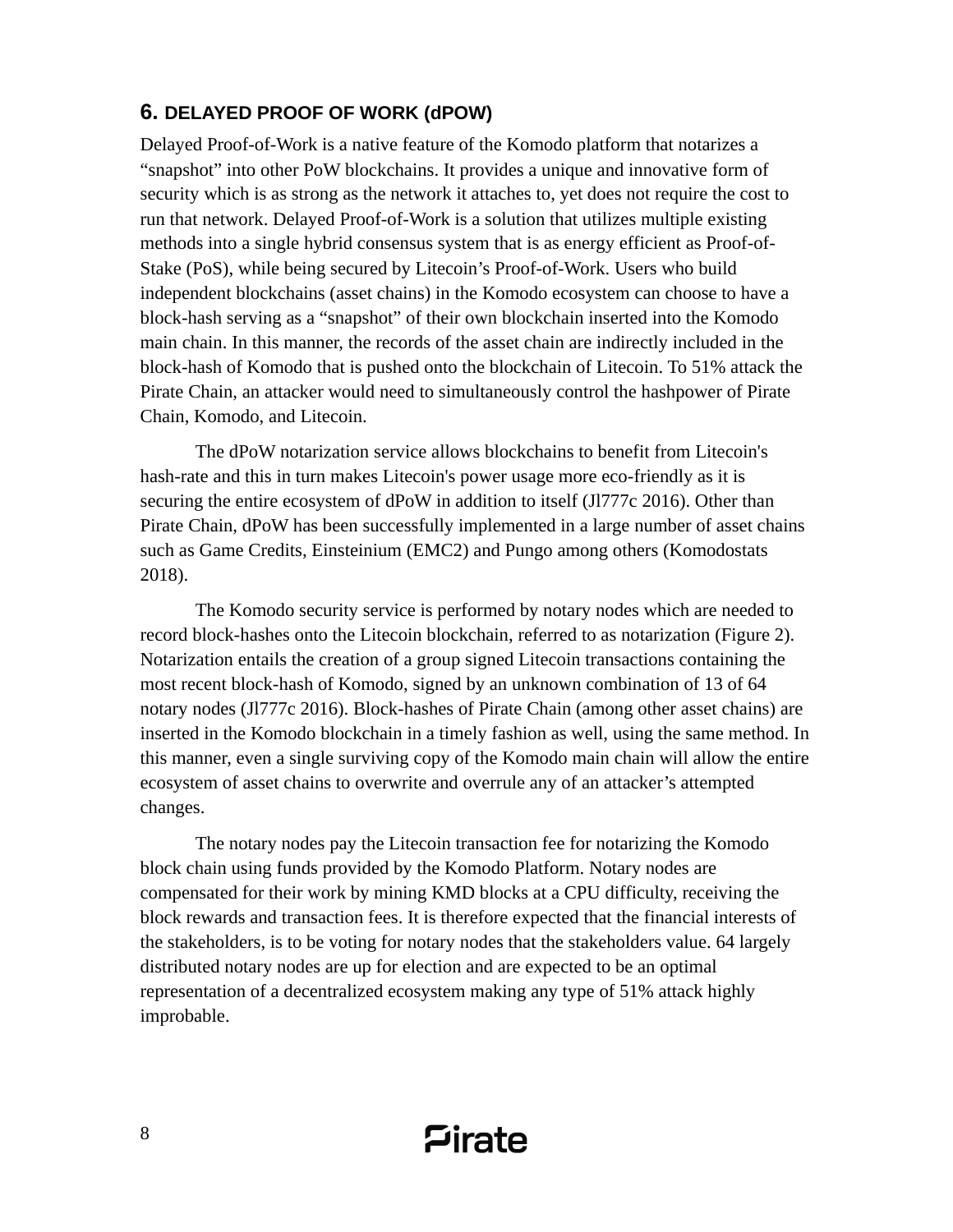In order to reorganize and attack the Pirate Chain the attacker would need to destroy:

- *all existing copies of the Pirate Chain;*
- *all copies of the Komodo main chain;*
- *the PoW security network (Litecoin) into which the Komodo blockchain notarized data is inserted.*



*Figure 2: A block schematic representation of delayed Proof-of-Work.*

Furthermore, notary nodes have the freedom to switch the notarization process to another PoW network if a shift in hash rates between the large blockchains occurs in the future, adding additional security through adaptability. Delayed Proof-of-Work provides Pirate Chain with a high level of Proof-of-Work security, while avoiding the ecounfriendly use of scarce resources, and the excessive financial costs of running the security network itself.

# **7. ANONYMITY SET**

A anonymity set is the size of of a pool of data that is indistinguishable. In a CoinJoin transaction with three equal inputs, and three equal outputs, the effective anonymity set is three. Because all P2P transactions of the Pirate Chain network are encrypted, all unspent transactions are identical. Therefore, every unspent transaction of the Pirate Chain network effectively increases its anonymity set, making all other transactions more private. Pirate Chain has one of the highest anon-sets for a privacy based cryptocurrency.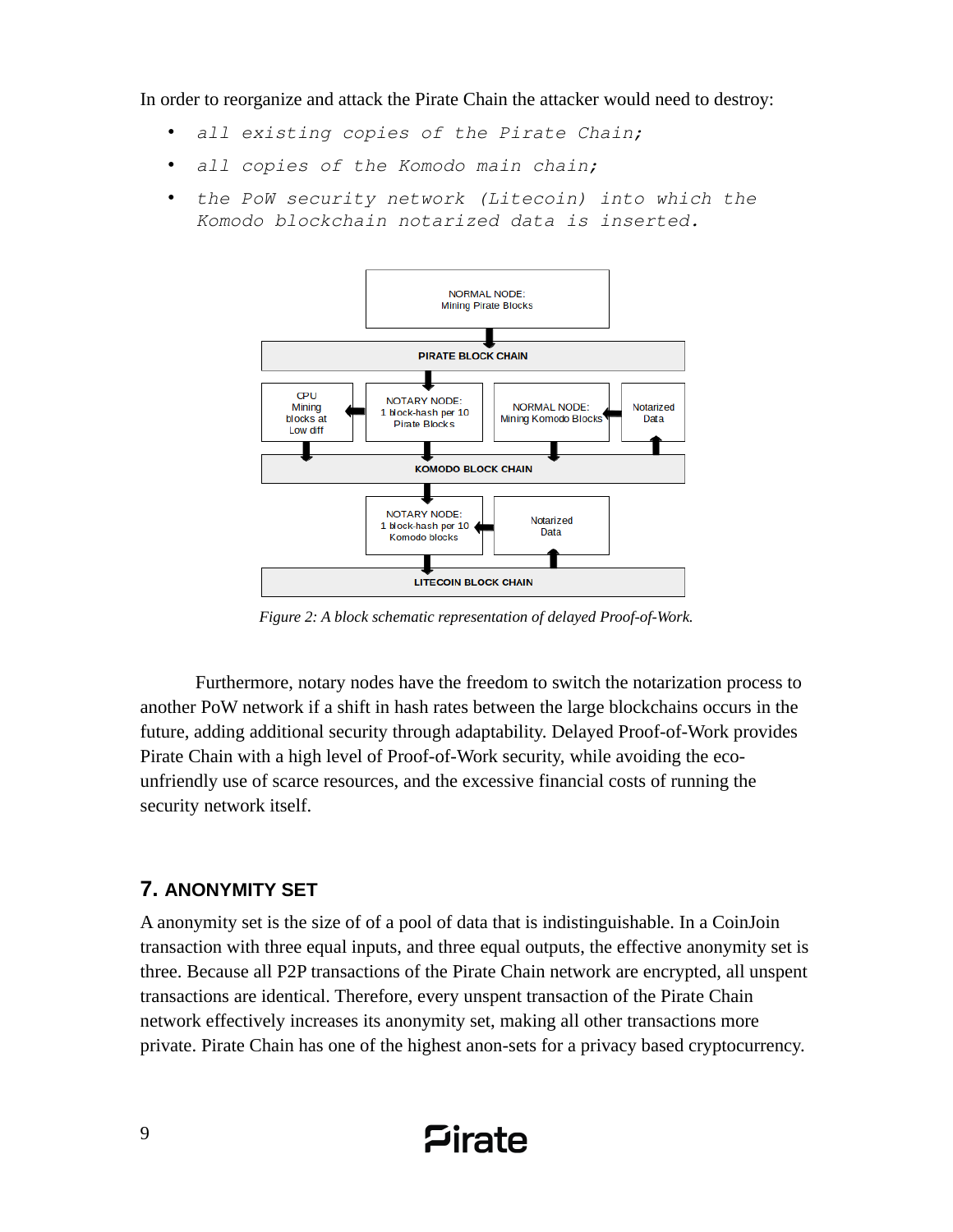# **8. PRIVACY**

As outlined in the original Bitcoin white paper, the traditional banking system achieves a level of privacy by limiting access to information to the parties involved, and the trusted third party. Identities are directly tied to transactions. The Trusted Third Party relays these transactions to the Counter party. You must trust the Trusted Third Party to not reveal more information than needed to the counter party. Because no public ledger is used, the public doesn't know the details of these transactions, but you must now trust that the trusted third party and counter party do not reveal to the public any of the details they now possess.



In Bitcoin's Pseudo Anonymous Privacy Model, which reflects the majority of the transparent networks, the ledger is viewable by the public. Therefore, all transactions and their details are public knowledge. These transparent chains achieve pseudo anonymity as long as a real identity is not linked to an address or transaction. Once a real identity is connected, all previous transactions on the ledger, and all future transactions can then be linked through chain analysis as the ledger persists for the history of the network.

Pirate Chain's Privacy Model provides full anonymity as Peer-to-Peer transactions are required to be shielded. In the case that an identity is connected to any particular transaction, no other information is revealed as all other transactions on the public ledger are shielded. For example, if Bob provides a receiving address to Alice so she may pay him, she cannot know any other transactions to the address and no balances are revealed.

To ensure full privacy, a receiving address should not be provided to more than one trusted sender. For example, Alice provides a receiving address to Bob and anonymously to Charlie. Bob knows the address belongs to Alice, but Charlie does not know who it belongs to. If Bob and Charlie collude, Charlie will now know the address belongs to Alice. While no other information is revealed, to prevent  $3<sup>rd</sup>$  part collusion a unique receiving address should be provided to separate parties.